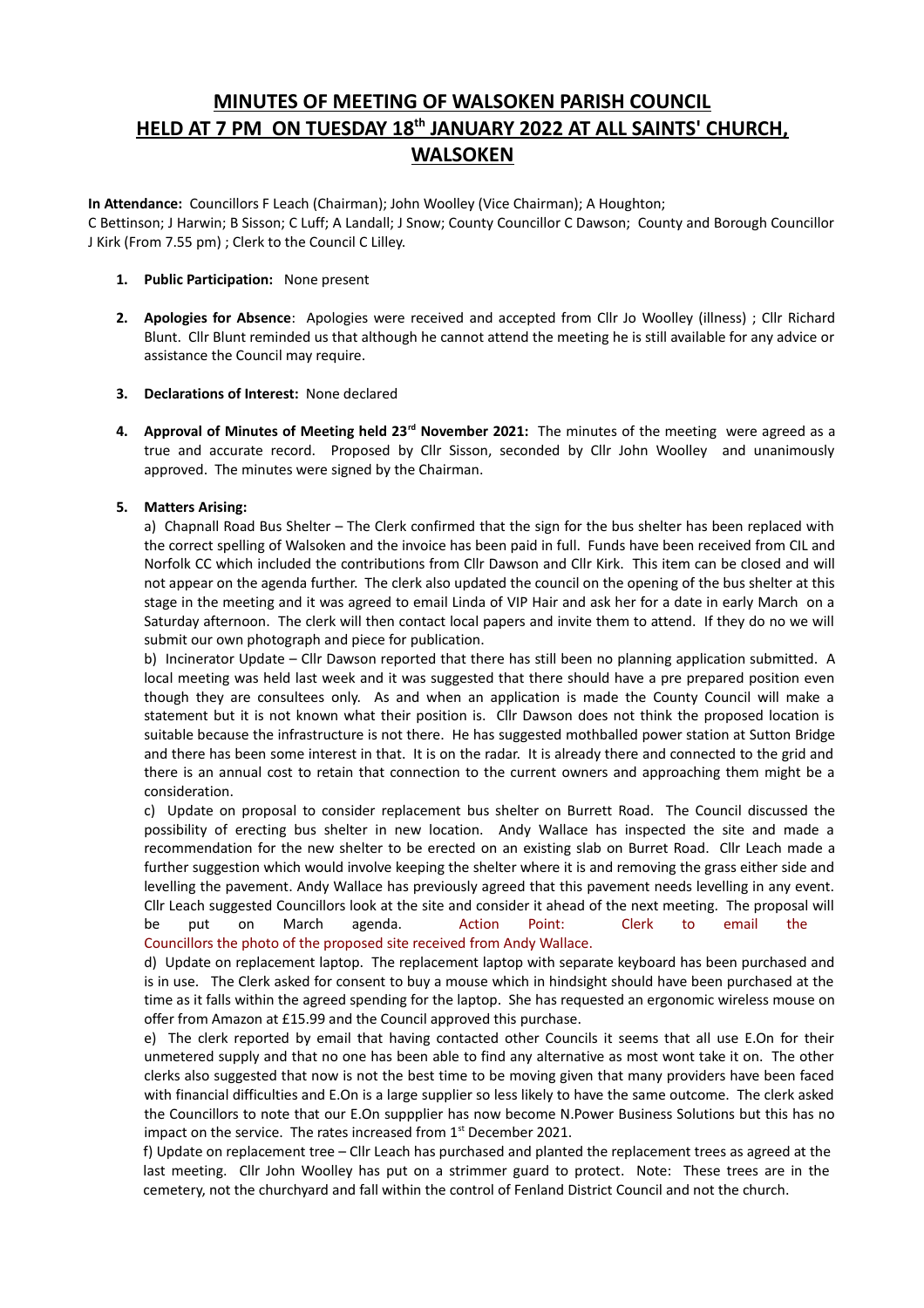g) Update on Gifts – Cllr Leach purchased a £10 Boots gift voucher for each litter picker, 6 in all, as agreed and distributed them personally before Christmas. All the litter pickers appreciated them. The recipients are Mr & Mrs Harwin, Chris & Maria, Sarah Brooks and Diana.

h) Email addresses for Councillors; Cllr Houghton confirmed that Outlook or Gmail can be set up as an extension of clerk.walsoken email. Clerk will email out and ask Councillors to confirm if they want a dedicated council email or if they are happy for their usual email to be added to the website. Cllr Houghton will then set up those required and they will have their own password to access. Action Point: Clerk to email Councillors following which Cllr Houghton will set up the required email addresses.

**6. Planning:** The clerk reported on the planning information which has been circulated and was noted. There are two outstanding consultation matters for the Council to consider which are 21/02397/F and 21/02377/F. Discussion followed and the Council agreed that

21/02397/f Both the applicant and the agent have approached the Council seeking approval of this application. Council has always supported this application in the past. Cllr Leach noted that the area for the planning has shrunk but that we cannot see any reason not to suggest approval this time. Cllr Dawson advised that the Borough Council are very rigidly sticking to planning rules particularly in relation to keeping countryside and many agents are having trouble. This is an interesting and innovative proposal. The Parish Council will recommend approval

21/02377/f Cllr Leach reported the original planning application for the barn conversion was made and the Council was not consulted. This was to change the use of the barns to 2 dwellings. Although not consulted the Council agreed with this plan and would not have raised any objection to it. That application was permitted. The barns sit in front of an area with paddocks and stables and applicants have now asked to knock the barns down and erect 2 houses further out into the field which has prompted consultation this time around. Currently, if you travel along Burretgate Rd and Sparrowgate Road you cannot see either barn but if they are moved then if you travel on Burretgate you will definitely see the new houses, particularly plot one which is the larger. These are very big houses and they will overlook other properties and light will be changed. Although 2 storey they have rooms in the roof with velux windows so almost 3 storey. At least one is noted to have the living accommodation on the first floor further adding to the overlook. No neigbours have contacted us although it was agreed that this should not impact the Council's recommendation for refusal. Properties on Burretgate and Sparrowgate Road may be overlooked and sunlight would be restricted. The Council does not recommend approval despite having felt that the original conversion would have been agreed had there been a consultation but on this the Council has strong reservations.

# **7. Finance:**

a) The schedule of payments as attached to the original minutes has been circulated. Cllr Harwin proposed the payments be accepted and Cllr Luff seconded. All in agreement.

b) The Clerk presented the updated draft of the 2022/23 Budget which was discussed in some detail. No further comments on the budget. Clerk went through the changes. Proposed Cllr Houghton and seconded by Cllr Snow. Action Point: The Clerk will print budget to bring to next meeting for signature.

c) The application window for CIL Funding FY22\_1 has opened and will be open until 01.02.22 Previous suggestions were made for a bus shelter on Burrett Rd (see above) and speed signs . Cllr Blunt reminded that there is no detriment to not putting in application until July as still funding available and the pot may have increased by then. CIL like match funding but sometimes you get 100%. If you can make a parish partnership app they might not pay as much. It was agreed that there would be no application for CIL until next window which is 01/07 to 01/08. Westcotec have quoted for SAM2 portable speed camera at £2800 plus VAT plus extras (see email from Westcotec) This item will be added to the next agenda to be discussed in detail and Westcotec will be invited to make a presentation. (Questions re the cameras - Do they have to be moved? Where would we put them, what is the work involved in moving them? How easy is it to download the data?) How much are the posts? Do they need insurance? Can they go on existing poles?) Action Point: Clerk to contact Westcotec re giving a presentation.

d) Email from Norfolk Citizen Advice regarding donation. No one in favour

#### **8. Highway Matters:**

The clerk reported on current outstanding highways matters as contained in the report as circulated and this was noted.

a) Update on passing space – The Clerk contacted Andrew Wallace at NCC again and he advised that work had been due to commence in January 2022 but that this has been delayed by COVID absences. It is hoped that the work will begin shortly.

B} Cllr Woolley reported a pothole on Grassgate Lane at the back of Paragon garage. What three words: